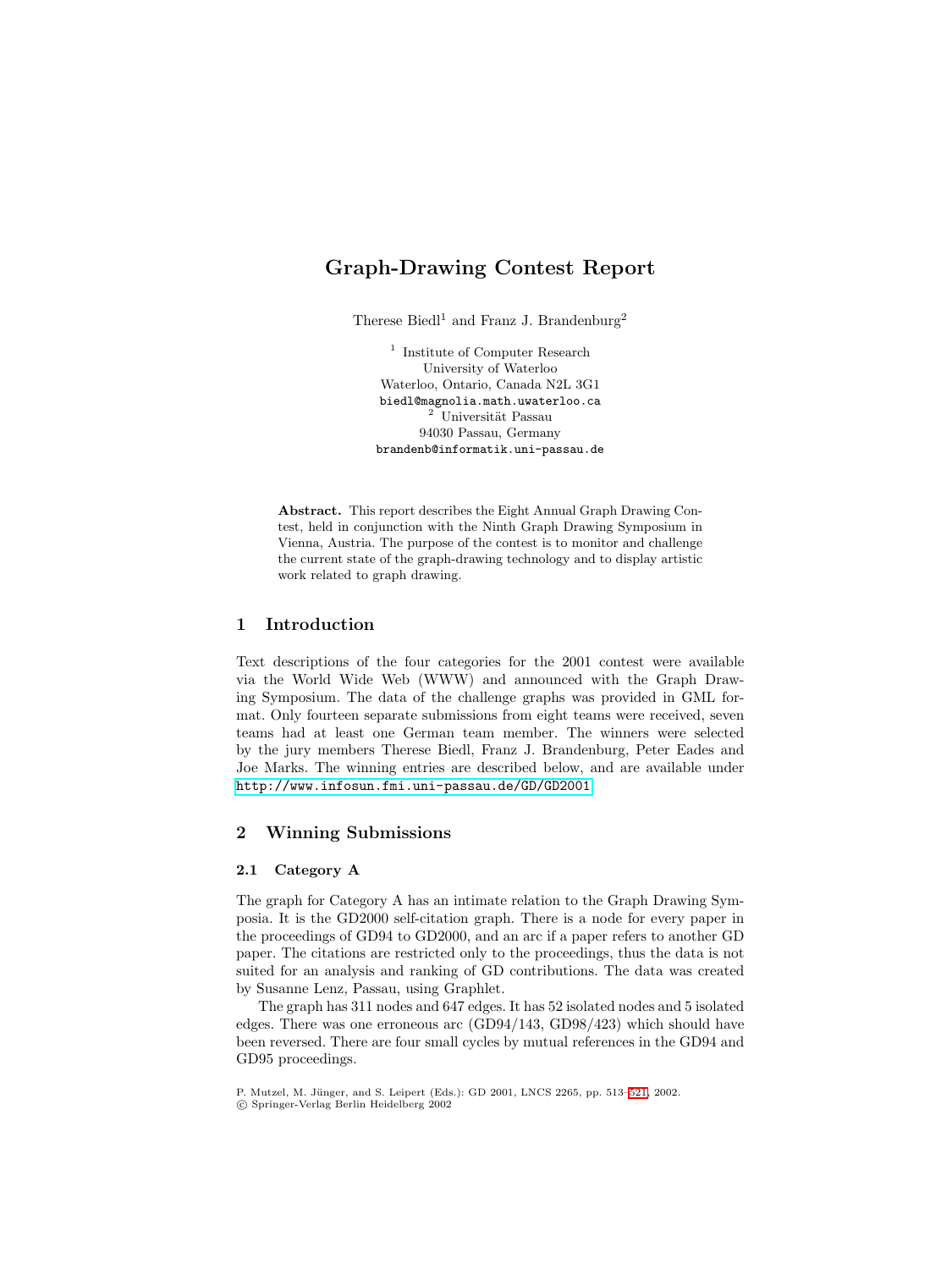<span id="page-1-0"></span>

**Fig. 1.** Three-dimensional drawing of GD proceedings papers.The layout clusters dense subgraphs which in turn correspond to topics considered in graph drawing.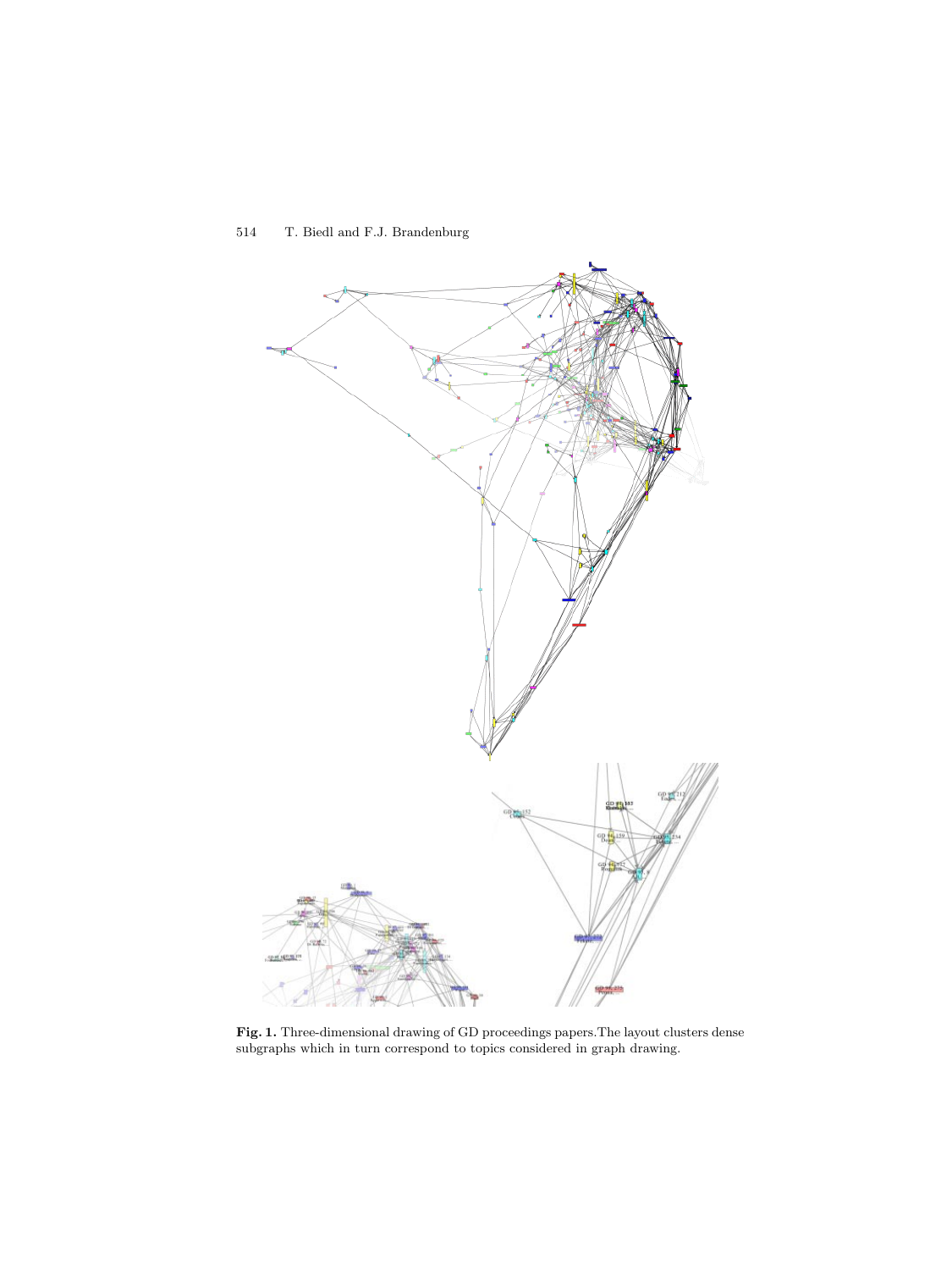The winning entry is a poster submitted by Ulrik Brandes and Marco Gärtler from the University of Konstanz. The poster shows eight two-dimensional projections of a three-dimensional layout with depth cues. The projections correspond to views through the faces of an enclosing octahedron. Each paper is represented by a rectangle, where height and width indicate the number of citations received and made. Positions are determined by three eigenvectors of a generalized Laplacian matrix of the underlying undirected graph without manual postprocessing. The layout clearly shows that the citation network clusters around topics typically considered in graph drawing (Fig. [1\)](#page-1-0), and how these are connected to each other. The poster also offers another perspective common in citation network analysis, in which just one eigenvector is used for the x-coordinate, and an index ranking papers by authority [\[4\]](#page-8-0) is used for the y-coordinate (Fig. 2).



Fig. 2. GD proceedings papers ranked by authority with topical clustering in horizontal direction. The most authoritative paper relative to this data set is [\[2\]](#page-8-0).

# **2.2 Category B**

Graph B was this year's "easier challenge". It represents a finite state diagram from an industrial application with 18 nodes and 37 arcs. Two nodes have selfloops and some nodes have parallel arcs in each direction. The nodes and arcs are labeled. The six entries on Graph B were quite similar. Each detected and displayed the symmetries of the two biconnected components. The winning entry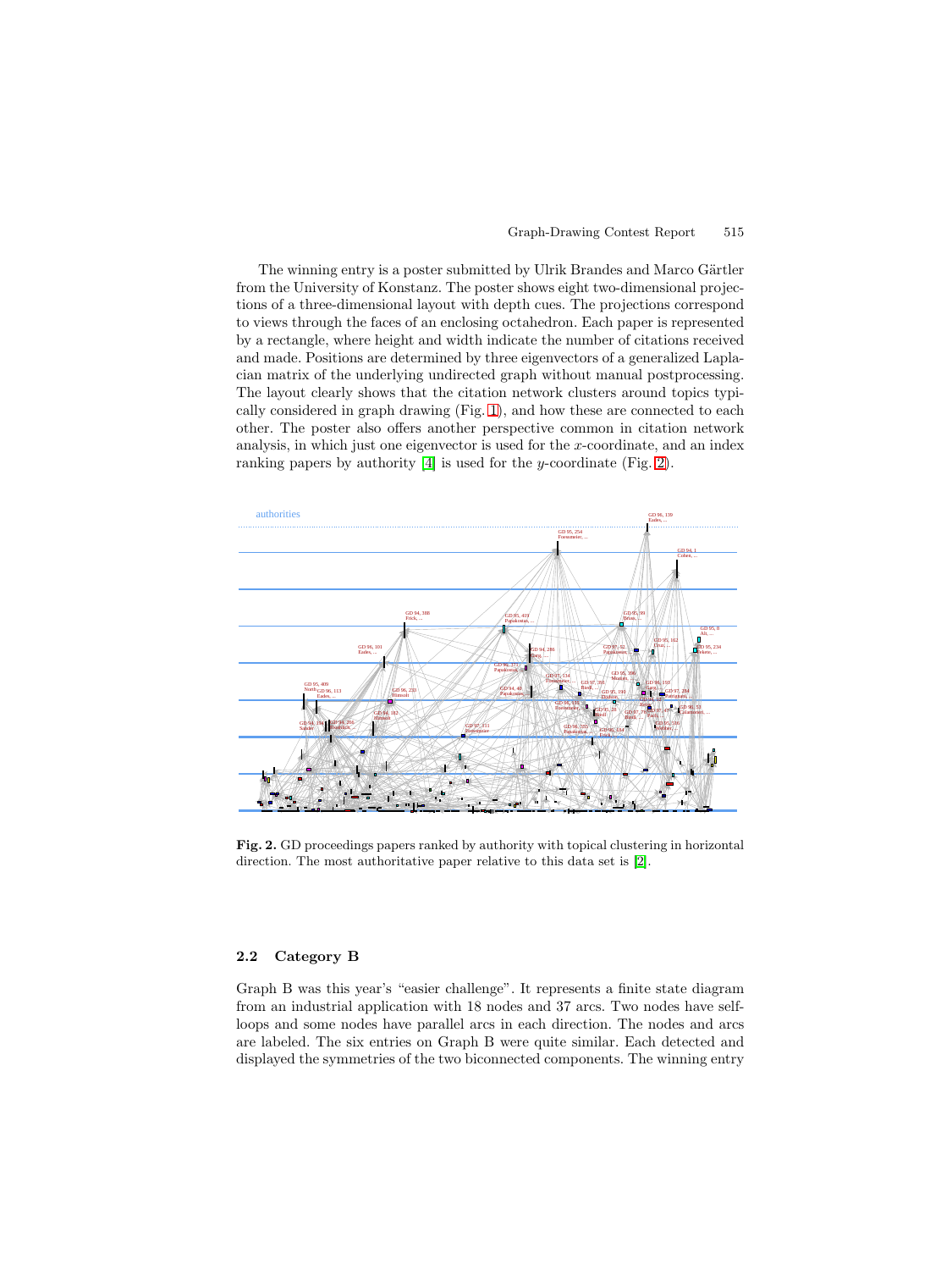# 516 T. Biedl and F.J. Brandenburg

by Carsten Gutwenger, Karsten Klein, Joachim Kupke, and Sebastian Leipert, Stiftung caesar, Bonn, perfectly reflects the structure of the diagram. They observed that the graph is 4-planar when the multiple edges are deleted. The drawing was computed using Tamassia's bend minimization algorithm, first adding a "+60 pos" dummy node and choosing an embedding with maximal outer face containing the node "0 pos". The outcome of the algorithm was not symmetric. Symmetry is obtained by spitting some edges and inserting dummy nodes at expected bends. The final drawing Fig. 3 was obtained by flipping the right biconnected components using Microsoft Visio.



**Fig. 3.** Symmetric drawing of a finite state diagram.

#### **2.3 Category C**

Graph C represents the hierarchical arrangement of visual processing stages, starting with the retina and moving up through the multiple visual areas of the brains. The graph was given together with a prescribed layering of the nodes in 14 layers. It was contributed by Therese Biedl adapting the data from [\[3\]](#page-8-0).

The winning entry by Roland Wiese, University of Tübingen, was produced automatically with the HierarchicLayouter of yFiles-1.4 using the non-default settings AsIsLayerer (applied to manually layered input sketch), minimalLayerDistance=100, minimalEdgeDistance=10 and weightHeuristic =  $\text{MEDIAN}_-$ HEURISTIC. In the final drawing, nodes and their outgoing edges were colored by a random rainbow color scheme.

#### **2.4 Category D**

Category D is the free or artistic category which combines arts and graphs.

The jury selected two out of the four entries. The symposium attendees were asked for a ranking "by applause", which ended in a tie-break.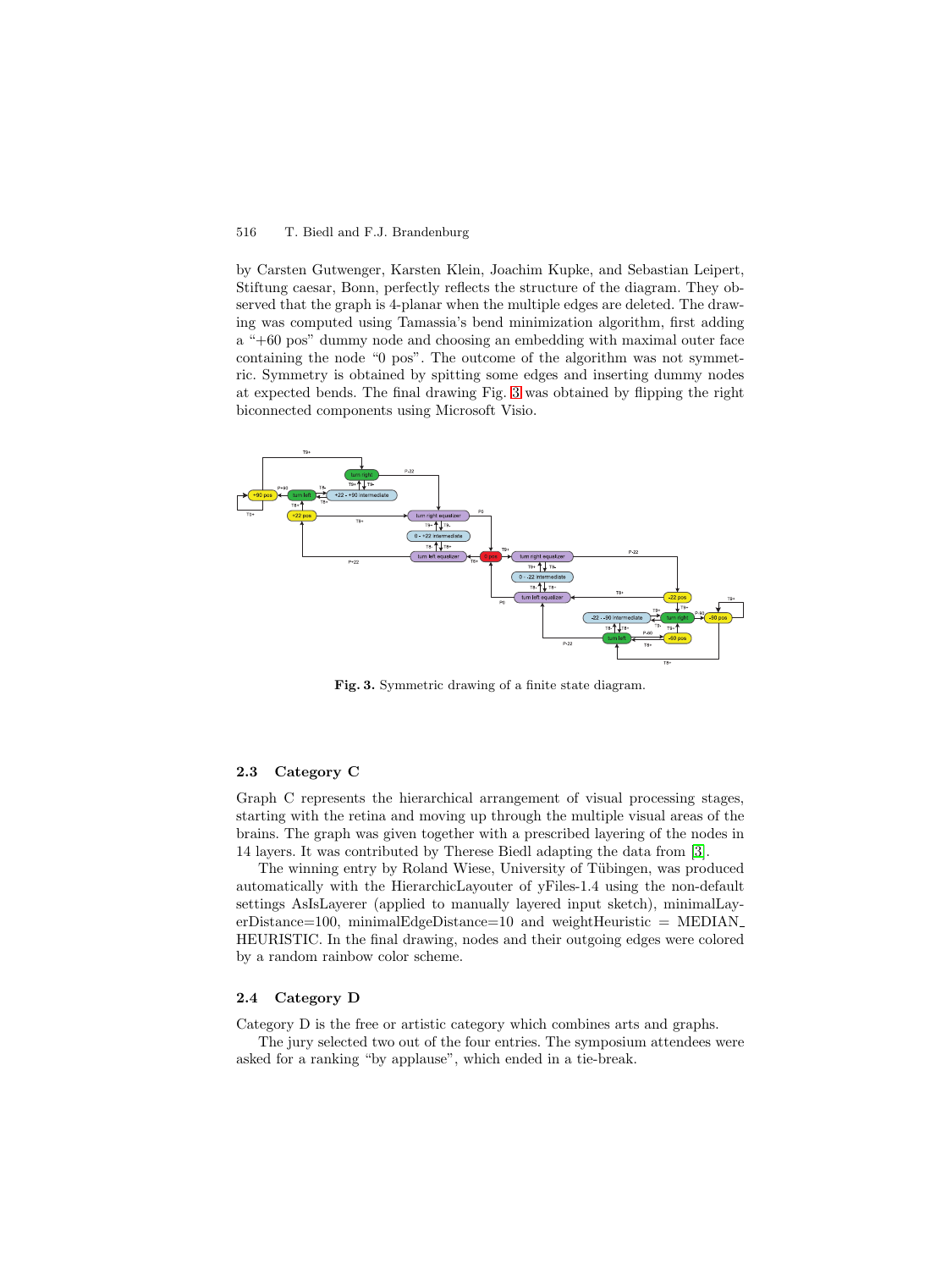

Fig. 4. A hierarchical drawing of the graph with a predefined hierarchy.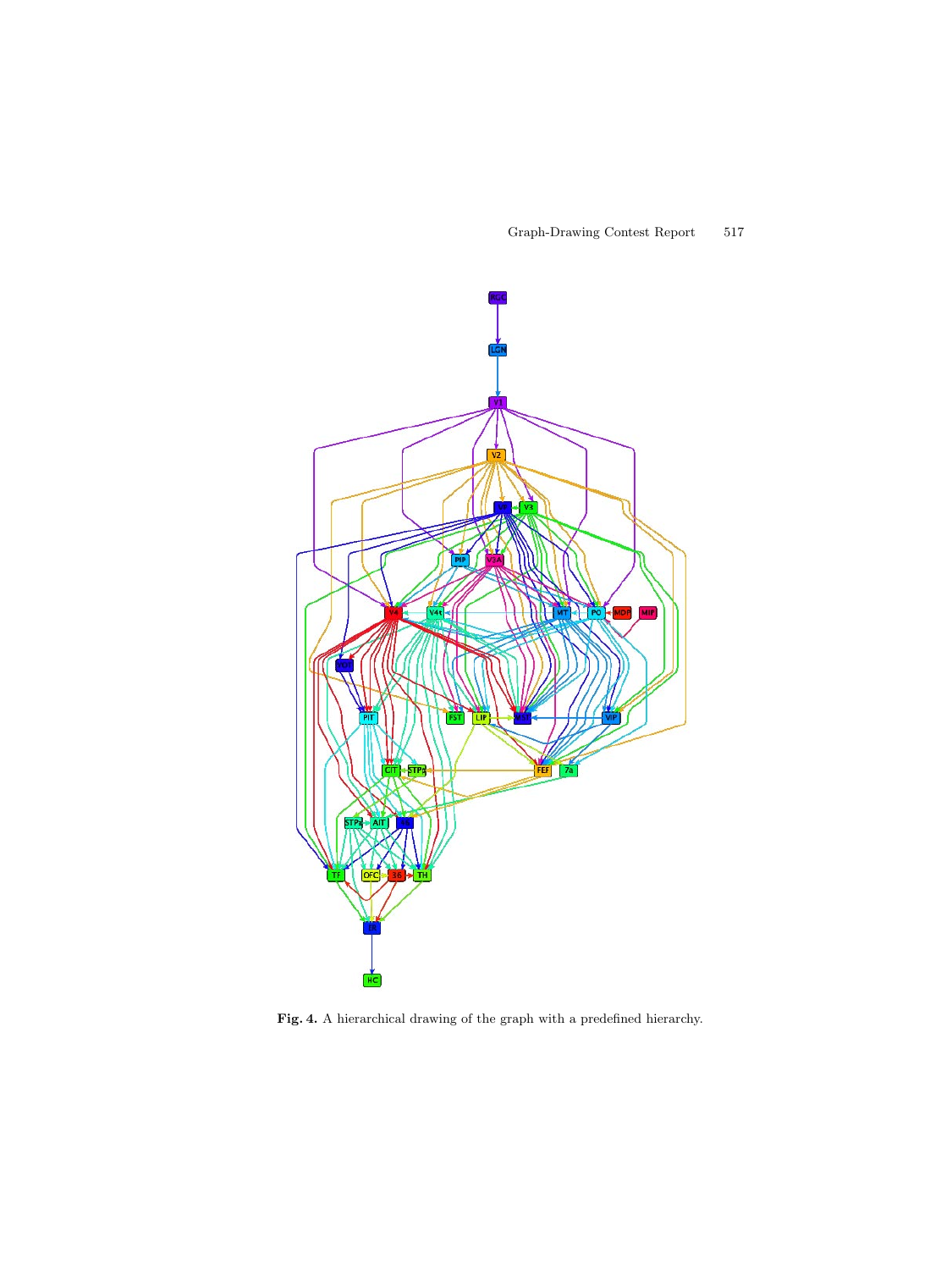# <span id="page-5-0"></span>518 T. Biedl and F.J. Brandenburg

**D1.** The images of the information visualization by Carsten Friedrich from the University of Sydney, were created by combining the painting "False Mirror" by René Magritte (Fig. 5) with the drawing of a graph (Fig. [6\)](#page-6-0). The layout of the graph was computed using the jjGraph graph drawing software. The graph drawing was then created by using a ray tracing program to render the layout. The result was finally modified using various image processing filters and effects, e. g. Fig. [7.](#page-6-0)



Fig. 5. False Mirror, René Magritte, 1935.

The painting False Mirror displays a realistic image of an eye. The white part of the eye however is replaced by white clouds on a blue sky. The human system for visual perception, of which the eye is the most visible and prominent part, gathers data by means of light hitting the eye. From this data it extracts knowledge, that is semantic information about the world. This information will eventually be reflected back to us, thus imposing on the eye the double role of window and mirror referred to by Magritte. Graph drawings are artificial constructs that are used to visualize abstract relational data. That is, they make abstract data accessible to the human eye and by that accessible to perception and understanding. It lies in the nature of these visualizations that even if they try to communicate this data as true as possible they can never achieve this goal completely. The visualization has to convert the data into a metaphor and set it into a context which alters the way we perceive it. In the background picture we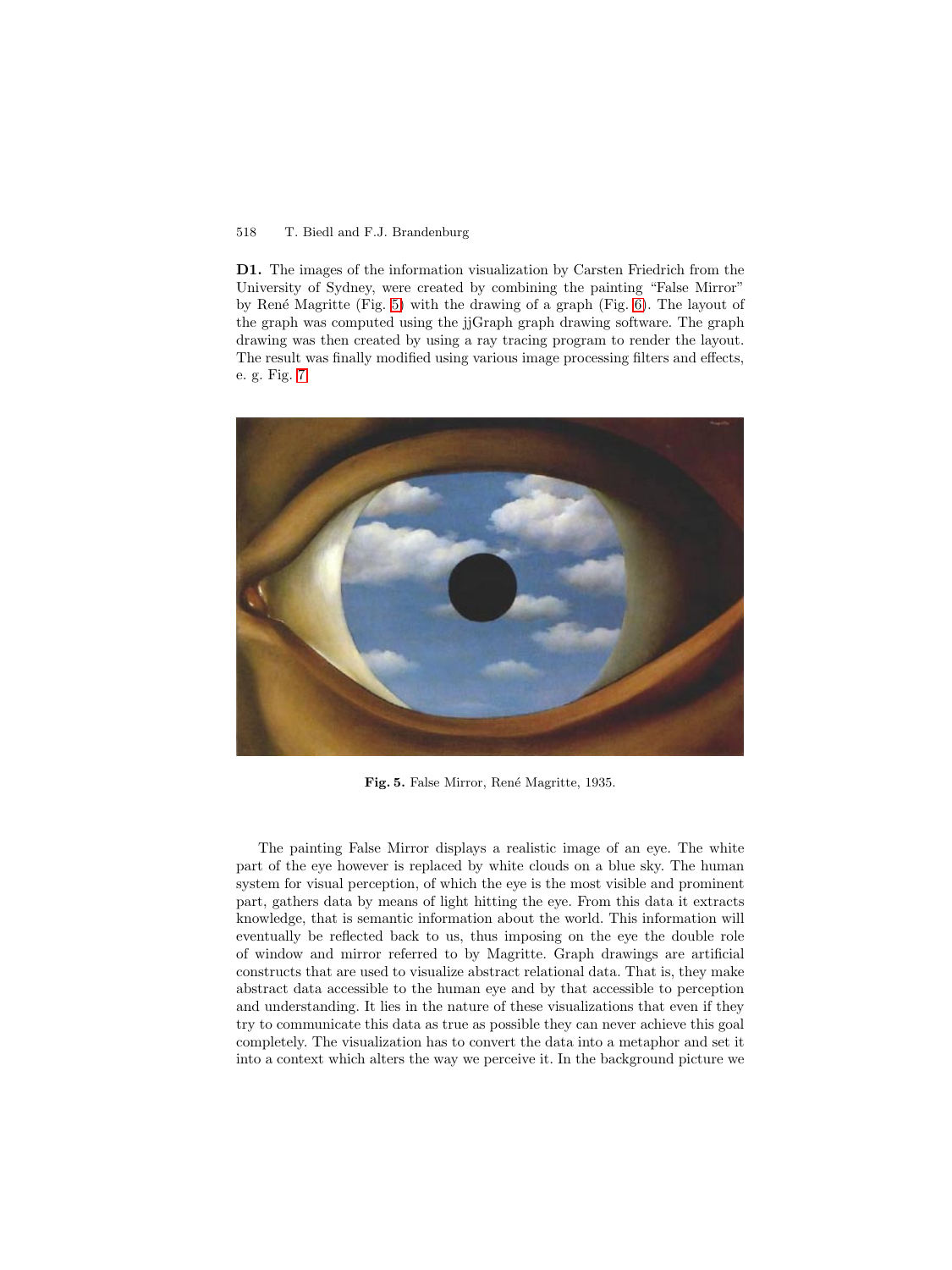<span id="page-6-0"></span>

**Fig. 6.** 3D drawing of a graph.



**Fig. 7.** Composition of Fig. [5](#page-5-0) and Fig. 6.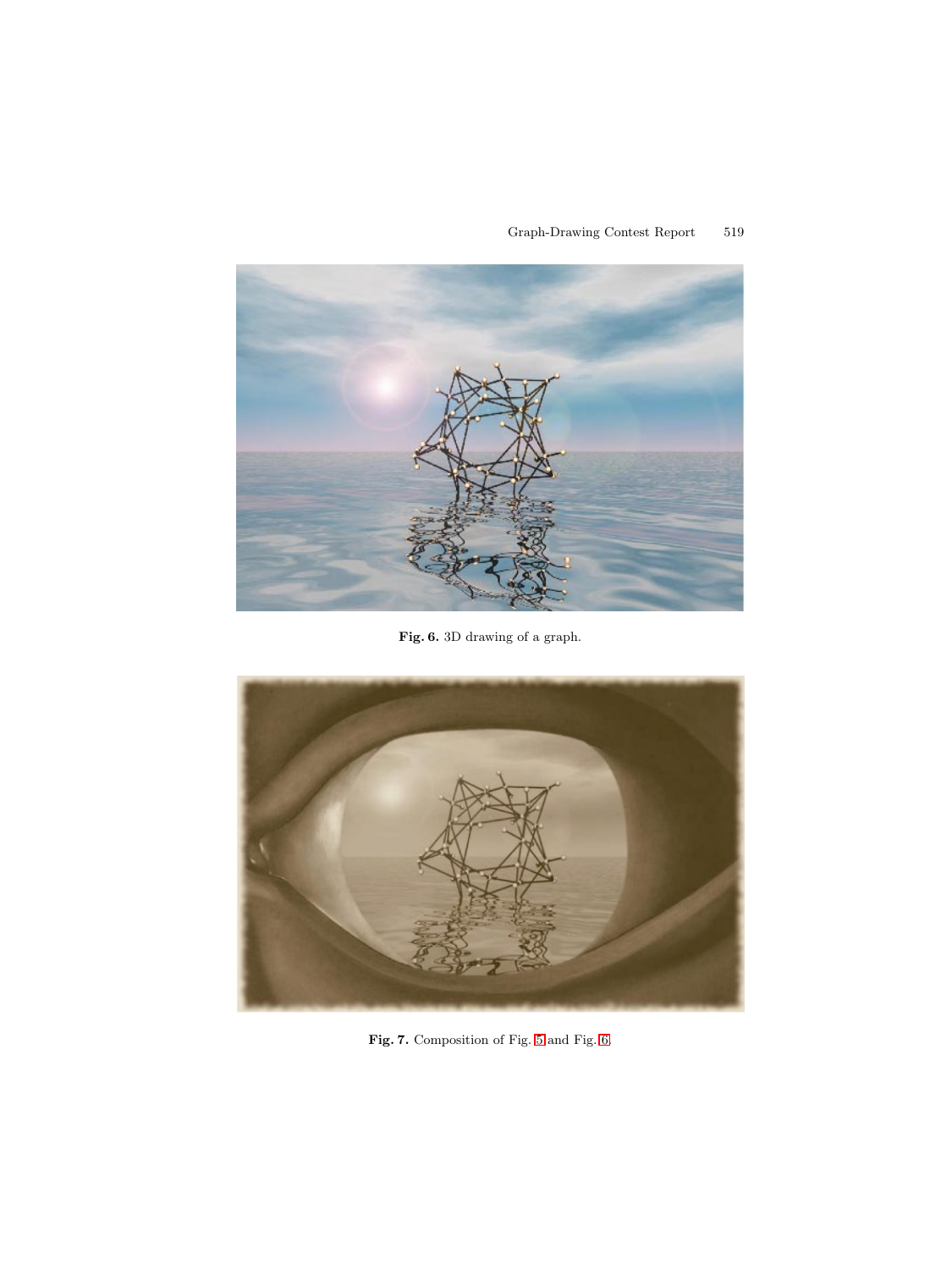# 520 T. Biedl and F.J. Brandenburg

see a graph interpreted as a three-dimensional object and set into a scenery which reflects the graph, highlights certain parts, obscures or hides others, but overall stays mainly neutral. Apart from the objective physical settings and biological mechanisms, perception is always highly subjective. Whatever a person perceives will always be altered by the special idiosyncratic circumstances. This effect is of course exponentiated when we try to perceive how somebody else perceives. The sequence of drawings shows interpretations of these effects.

**D2.** The Vienna ferris wheel graph, the GD'2001 logo, was designed by Merijam Percan from the University of Cologne. The logo was created as a three dimensional representation of a graph, representing the vertices by spheres and the edges by cylinders. The drawing of the graph of Vienna's Ferris Wheel was generated using PovRay3.1g and animated using gifmerge. The entry consists of a picture and a gif-animation. The scene contains an island with a lighthouse, a house, birds and trees. Some of these objects were taken from <www.povworld.de> and modified and composed to the picture. Merijam Percan expresses her thanks to Martin Gruber for providing the necessary hardware and his advice.



**Fig. 8.** Scene with Vienna ferris wheel graph.